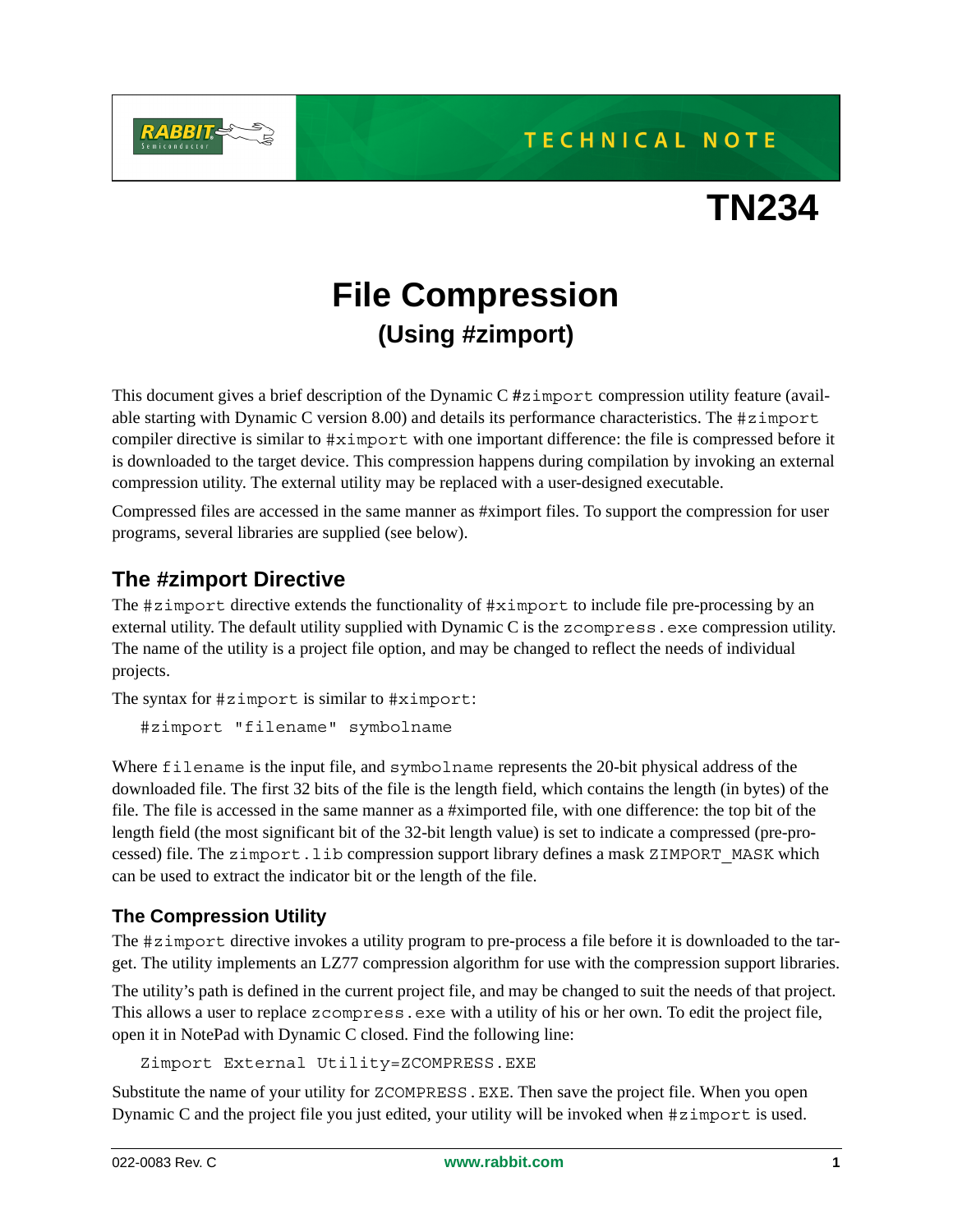A user replacement for the utility must have the following characteristics:

- The program must be in the same directory as the executable file for Dynamic C, Dcrab\_xxx.exe.
- The program must be a console application (Windows EXE) and take a single parameter, which is the file path of the input file given in the #zimport statement.
- The program must output a file to the same directory as the input file. The file must have the same name, and the extension appended with .DCZ. E.g., test.txt becomes test.txt.dcz.
- The program must return 0 on success and non-zero on failure, so Dynamic C can handle errors in the utility program.

# **Compression Support Libraries**

Several libraries are included with Dynamic C to support the compression utility and the #zimport directive. These are found in the \LIB\ZIMPORT directory. User programs need only include the zimport.lib library. Sample programs can be found in the \SAMPLES\ZIMPORT directory. A sample program named zimport.c that demonstrates different ways to use compressed files with the HTTP server can be found at \SAMPLES\TCPIP\HTTP.

The support libraries allow for on-the-fly decompression of #zimport files, as well as utilities for compressing to and decompressing from FS2 file system files. See the *Dynamic C User Manual* and the sample programs for more information.

# **Compression Ratio Examples**

The LZ77 algorithm achieves an average compression ratio of better than 50% for text files, but is very dependent upon the input file. Some input files may exhibit better compression ratios, some far worse. For example, some files, such as JPEG graphics files (which are already compressed), may actually become larger when recompressed. To demonstrate the compression ratios for different types of files, we present some examples, summarized in the table below in order of decreasing benefit:

| <b>File</b>        | <b>File Type</b>          | <b>Uncompressed</b><br>Size (bytes) | <b>Compressed</b><br>Size (bytes) | <b>Ratio (Compressed /</b><br>Uncompressed) |
|--------------------|---------------------------|-------------------------------------|-----------------------------------|---------------------------------------------|
| RABBIT.HTML        | <b>HTML</b> Page          | 25493                               | 8120                              | 32.204%                                     |
| TCP TIME.C         | Dynamic C Source File     | 16479                               | 7660                              | 46.483%                                     |
| LICENSE.TXT        | <b>Basic Windows Text</b> | 10858                               | 5778                              | 53.214%                                     |
| ZCOMPRESS.EXE      | Windows Executable        | 133632                              | 77022                             | 57.637%                                     |
| LICENSEPDF.PDF     | <b>PDF</b> File           | 14925                               | 10680                             | 71.557%                                     |
| COFFEE<br>BEAN.BMP | Windows BMP file          | 17062                               | 15752                             | 92.322%                                     |
| PARADISE.JPG       | <b>JPEG File</b>          | 62417                               | 69411                             | 111.205%                                    |

**Table 1. Compression Ratios for Various File Types**

As can be seen from the compression ratios in the table, text files compress well, whereas graphics files benefit little, or, as in the case of JPEG, suffer from the additional compression. Also note that compressing small files (< 1 KB) provides little benefit, due to the small space savings and large decompression overhead.